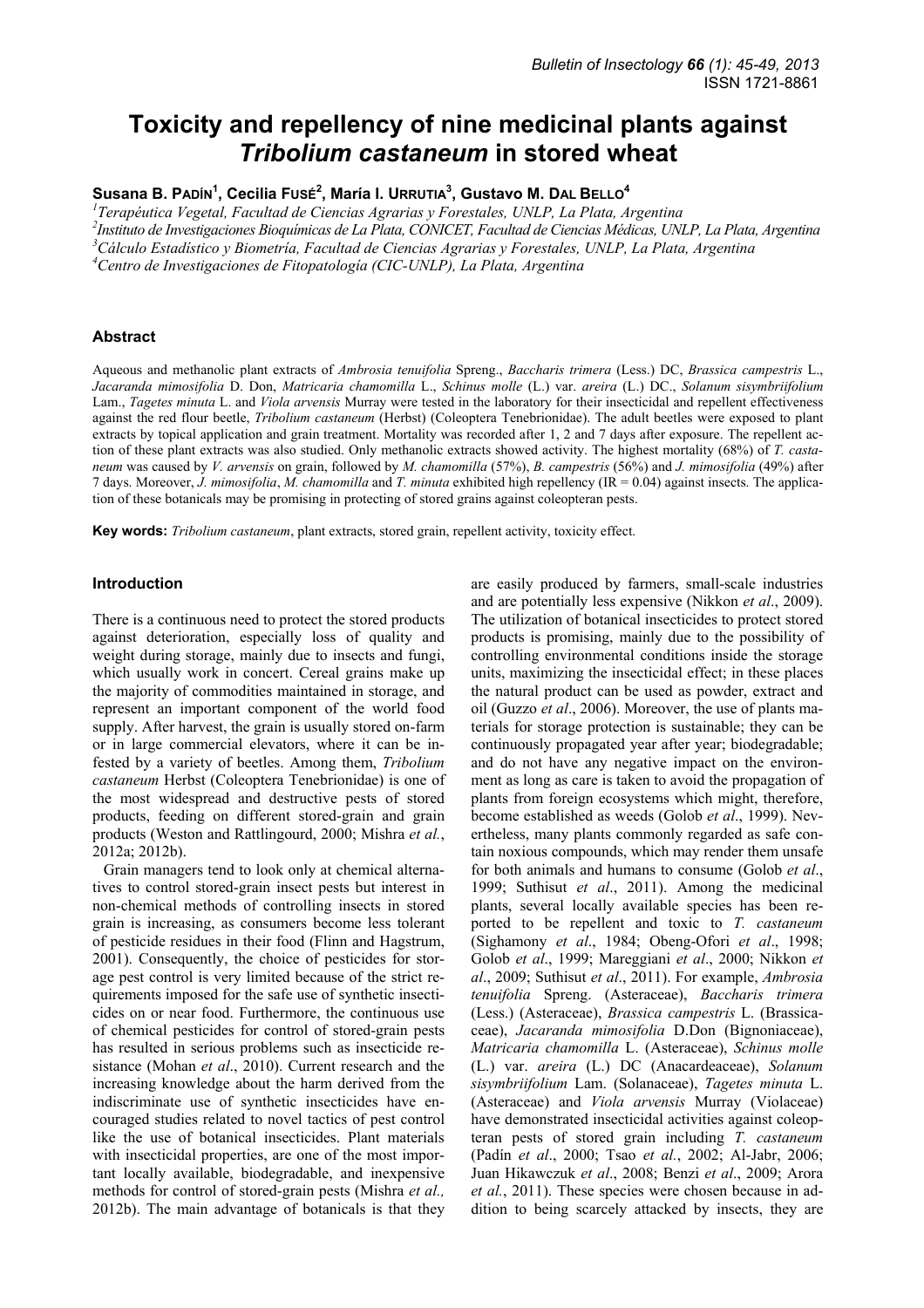easily available to farmers either as ornamental and medicinal plants or weeds. Therefore, the present study was conducted to investigate the insecticidal potential of aqueous and methanolic extracts of leaves from *A. tenuifolia*, *B. trimera*, *B. campestris*, *J. mimosifolia*, *M. chamomilla*, *S. molle* var. *areira*, *S. sisymbriifolium*, *T. minuta* and *V. arvensis* against the red flour beetle, *T. castaneum*.

### **Materials and methods**

*T. castaneum* was cultured in a controlled environment room at 28 °C and 70% R.H. in the dark. The food media was broken wheat grain. Adult insects used for all bioassays were of mixed sex (50% of each sex) and 10- 20 days old and all experiments were carried out in the rearing incubator. The upper leaves of *A. tenuifolia*, *B. trimera*, *B. campestris*, *J. mimosifolia*, *M. chamomilla*, *S. molle* var. *areira*, *S. sisymbriifolium*, *T. minuta* and *V. arvensis* were dried at room temperature for 7 days and finally at 45 °C in a hot air oven for 48 h before grinding into powder by a grinding machine. Dried powder (100 g) was then extracted by maceration with 1000 mL of methanol (Biopack, Argentina, chemical purity 99.98%) 3 times for 24 h per batch. After 3 days, the solvent was evaporated by rotary evaporator at 40 ºC under reduced pressure which produced the crude methanol extract. Test solutions were prepared by dissolving the concentrate in methanol in order to get a 1000 ppm concentration of each extract. The test dose (1000 ppm) was selected based on our preliminary tests where using 500 ppm, the mortality was very low and 1000 ppm equaled to 2000 ppm (data not shown). Likewise, in the present study we follow the protocol from other authors (Clemente *et al*., 2003; Fekete *et al*., 2004; Sivagnaname and Kalyanasundaram, 2004; Liu *et al*., 2007; Passero *et al*., 2007; Boussaada *et al*., 2008; Auamcharoen *et al*., 2012) who used a single dose of extracts and/or methanol as solvent in trials related to the insecticidal effect both on *T. castaneum* as in other insect pests.

To obtain aqueous extracts, 100 g of the plant powders were separately soaked in 1000 mL of water for 24 h and the mixtures were filtered using a muslin cloth. The filtrates were then transferred to rotary evaporator at 60 ºC to separate the solvent from the extract. For each extract, a concentration of 1000 ppm using distilled water as diluent was tested. All crude extracts were used within 2 h post filtration. Aliquots of  $1 \mu L$  of the dilutions were topically applied to the dorsal surface of the thorax of each insect using a microsyringe. Before treatments, insects were transferred into Petri dishes and chilled for 3 min to reduce their activity to enable topical treatment to be carried out. Fifty beetles in 5 replicates of 10 insects each were treated with each extract. The same number of insects was treated with solvent only as control. After treatment, insects were put in a 250 mL glass jar (10 insects/jar) together with 50 g of food. The jars were capped with a nylon mesh held with rubber bands. Insect mortality was recorded at 24 and 48 h after treatments.

In order to evaluate the effect of extract-treated grains on adult mortality of *T. castaneum*, broken grains of wheat were treated separately with the individual extracts at a dosage of 10 mL at 1000 ppm/kg of grain (Obeng-Ofori and Reichmuth, 1997; Obeng-Ofori *et al*., 1998). An appropriate amount of methanol or water alone was used as the negative control. Test solutions were mixed with 50 g samples of grain in 250 mL glass jars and stirred continuously for 1 min to ensure even spread of the material over the surface of the grains and kept for 3 h to allow the solvent to evaporate completely. Adult beetles (10 beetles per jar) were placed on the treated grain and each jar was covered with a nylon mesh. Five replicates were performed. Insect mortality was recorded 7 days after treatments. Data were analysed using ANOVA after transformation into arcsine √x/100 values. Instat 3.05 (GraphPad Software Inc., San Diego, CA) was used for all statistical analysis.

Repellency was assessed using the area preference method (Obeng-Ofori *et al*., 1998). Test areas consisted of 10 cm Whatman Nº 1 filter papers cut in half. Each solution (1 mL) was applied to a half-filter-paper disc as uniformly as possible with a pipette. The other filter paper half was either treated with methanol or water alone. Extract-treated and control half-discs were air-dried to evaporate the solvent completely. Full discs were then re-made by attaching treated halves to untreated halves of the same dimensions with sellotape. Each filter paper was placed in a Petri dish and ten adult beetles were released at the centre of each filter paper disc and then covered. Each treatment was replicated five times and the percentages of insects present on treated (G) and control (P) areas were recorded after 30 min. Index of repellency (IR) was calculated by following formula: IR  $= 2$  G / G + P (Mazzonetto, 2002). The repellency index was classified as: values  $\leq 1$  repellency; 1 neutral;  $\geq 1$ attractant.

## **Results**

None of the aqueous extracts either killed or repelled more adult beetles than the solvent control (data not shown). For the contact toxity at 24 h, only *A. tenuifolia*, *S. sisymbriifolium* and *T. minuta* were not different that the control. Within 48 h of treatment, all methanolic extracts tested by topical application were significantly  $(F = 10.8, P \le 0.01)$  more toxic to the beetles compared with the controls, producing between 18-37% mortality. The largest percentage kill by contact (37%) corresponded to *B. campestris* and *B. trimera* (table 1). In grain treated with different methanolic extracts, *B. campestris*, *J. mimosifolia*, *M. chamomilla* and *V. arvensis* offered the best protection against *T. castaneum* adults (49-68% mortality) against the beetles ( $F = 25.04$ ,  $P \leq 0.01$ ). *V. arvensis* tended to be the most effective causing 68% mortality in *T. castaneum*, after 7 days of storage. In contrast, the other plants were not toxic. All the plant extracts tested had a repellent effect on *T. castaneum* in the choice arena (table 1). At 30 min, *J. mimosifolia*, *M. chamomilla* and *T. minuta* produced the highest repellency to the beetles bioassayed ( $IR = 0.04$ ).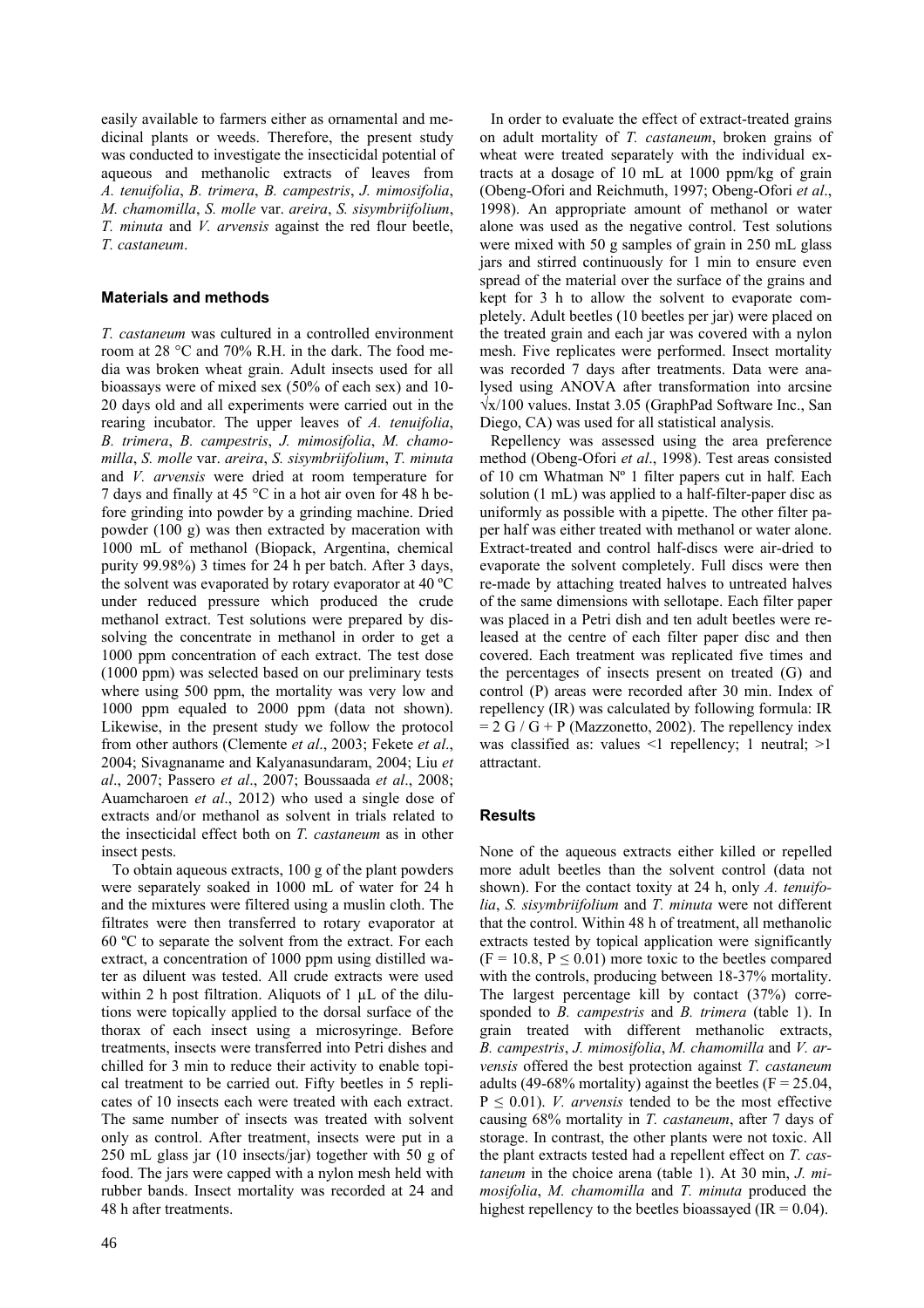| Botanical name          | Application directly on insect<br>$(\%$ mortality) |               | Application to grain | Repellency            |
|-------------------------|----------------------------------------------------|---------------|----------------------|-----------------------|
|                         |                                                    |               | $(\%$ mortality)     | (Index of repellency) |
|                         | $24 h*$                                            | $48h*$        | 7 days $*$           | 30 min **             |
| Control                 | $0 \pm 0$ a                                        | $0 \pm 0$ a   | $0 \pm 0$ a          | 1.00                  |
| Ambrosia tenuifolia     | $6 \pm 3$ ab                                       | $18 \pm 5$ b  | $0 \pm 0$ a          | 0.28                  |
| Brassica campestris     | $21 \pm 1$ c                                       | $37 \pm 1$ c  | $56 \pm 4$ b         | 0.12                  |
| Baccharis trimera       | $15 \pm 3$ bc                                      | $37 \pm 3$ c  | $14 \pm 6$ a         | 0.12                  |
| Jacaranda mimosifolia   | $15 \pm 2$ bc                                      | $33 \pm 2$ bc | $49 \pm 8$ b         | 0.04                  |
| Matricaria chamomilla   | $16 \pm 2$ bc                                      | $32 \pm 2$ bc | $57 \pm 2$ b         | 0.04                  |
| Schinus areira          | $15 \pm 3$ bc                                      | $31 \pm 4$ bc | $14 \pm 6$ a         | 0.20                  |
| Solanum sisymbriifolium | $8 \pm 1$ ab                                       | $22 \pm 1$ bc | $14 \pm 6$ a         | 0.28                  |
| Tagetes minuta          | $7 \pm 3$ ab                                       | $21 \pm 5$ bc | $11 \pm 4$ a         | 0.04                  |
| <i>Viola arvensis</i>   | $14 \pm 1$ bc                                      | $33 \pm 2$ bc | $68 \pm 6$ b         | 0.20                  |

**Table 1.** Effect of the methanolic extracts on mortality and repellency of *T. castaneum* adults.

Mean ( $\pm$  SE) of five replicates of 10 insects each. P  $\leq$  0.01.

\*Values followed by the same letter in a column do not differ significantly Tukey's multiple range test ( $P \le 0.05$ ). \*\*IR: <1 repellency; 1 neutral; >1 attractant.

#### **Discussion**

There is a renewed interest amongst scientists to study the bioactivity of plant extracts against stored-grain insect pests (Dubey *et al*., 2008; Benzi *et al*., 2009). In our study, some botanicals were highly effective when they were applied on the grains, while others caused more mortality by topical application. Obeng-Ofori and Reichmuth (1997) demonstrated that higher doses of eugenol applied topically were required to achieve 100% kill in *T. castaneum* compared to grain treatment. On the other hand, the high insecticidal effect of different extracts against *T. castaneum* in topical application method was also reported (Tripathi *et al*., 2003; Suthisut *et al*., 2011). In this investigation *B. campestris*, *J. mimosifolia*, *M. chamomilla* and *V. arvensis* preparations showed good potential as repellent and toxicant agents to adults of *T. castaneum*. This confirms the findings of several studies which demonstrated the highly lethal/repellent effect of some of these species against stored-product beetles (Alok-Krishna *et al*., 2005, Zia *et al*., 2011). Toxicity and protectant potential of different terpenoids and quinones isolated from *Jacaranda* species, including *J. mimosifolia*, against insects had been reported (Varanda *et al*., 1992; Castillo and Rossini 2010). These compounds are present in leaf waxes of woody plants and, among other functions, are associated with the inhibition of fungi proliferation and attack by insects (Varanda *et al*., 1992; Bichuette *et al*., 1998). The fact that these compounds are insoluble in water could explain the failure of the aqueous extracts. Zia *et al.* (2011) studied the effect of aqueous extracts from ten plant species on mortality of chickpea beetle, *Callosobruchus chinensis* L. Results revealed that *J. mimosifolia* was little effective in comparison with control. Regarding the anti-insect activity of *Jacaranda* extract, the diet treatment exhibited a higher mortality when compared with the topical application, so demonstrating a relatively stronger efficacy. It has been reported that the jacaranone, a quinone isolated from *Jacaranda* species, showed activity against insects and also exhibited an effect depending upon the application mode: when topically treated houseflies were not affected, however, when offered as part of a sugar diet, it was toxic after ingestion (Xu *et al*., 2003; Castillo and Rossini, 2010).

Plants in the family Cruciferae, such as *Brassica* species produce glucosinolates as secondary metabolites that have shown anti-insect activity against coleopterans, including weevils and beetles. The economic impact on stored grain insect management of the glucosinolate breakdown products was reported by Tsao *et al*., (2002). In the case of *M. chamomilla*, data on their biological activity against insects are scarce. Further, to our knowledge there have been no reports regarding the insecticidal effects of *M. chamomilla* extracts on *T. castaneum*. In the present study, extracts of *V. arvensis*, *M. chamomilla*, *J. mimosifolia* and *B. campestris* caused the highest mortality of insects (49-68%). Plants of the Violaceae family are known for producing large quantities of cyclotides (macrocyclic polypeptides) that have been first isolated from aerial parts of *V. arvensis*. These metabolites have a role in plant defence against insect predation and display a range of biological properties including insecticidal activities, which can be useful in crop protection (Göransson, 2002). As far as we know, there are no records of these compounds to control stored grain insects. In the repellence tests it was verified that the highest rates of repellency corresponded to *J. mimosifolia*, *M. chamomilla* and *T. minuta*. It has been reported that essential oils of *M. chamomilla* exhibited strong repellent action against *Oryzaephilus surinamensis* (L) and *T. castaneum* (Al-Jabr, 2006). Repellency of oils of *Tagetes* spp. have also been recorded against insects in the laboratory and field. *Tagetes erecta* L. is a potential plant whose essential oil from flowers has been effective repellent against insects (Ray *et al*., 2000). Accordingly, ocimene from *T. minuta* has also repellent properties which need to be exploited in detail (Koul *et al*., 2008). Moreover, were proved the repellent effects of the essential oil isolated from *Tagetes terniflora* Kunth against *T. castaneum* larvae and adults (Stefanazzi *et al*., 2006). References on the repellency of *J. mimosifolia* were not found but Gachet and Schühly (2009) reported that people of the French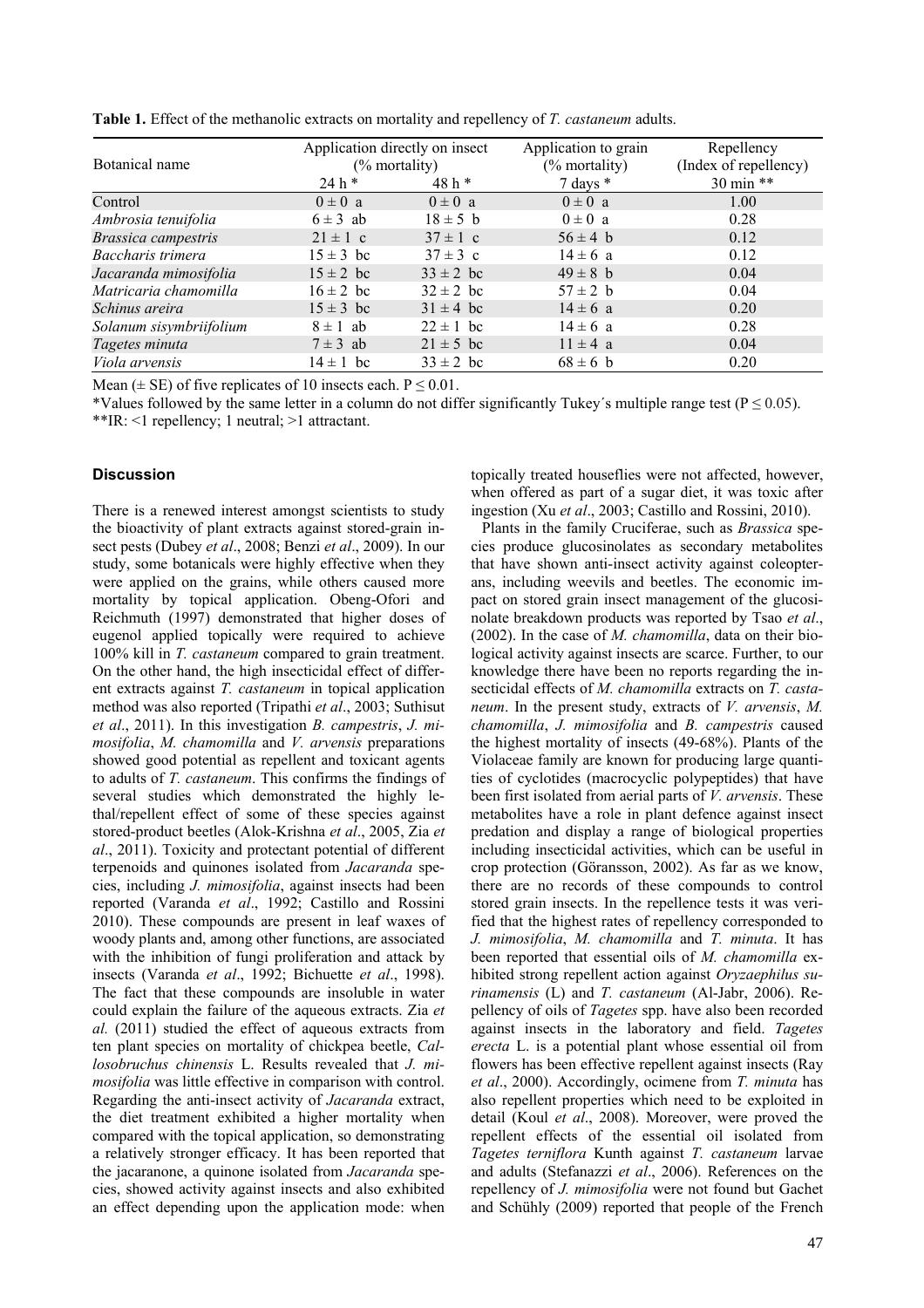Guinea and Brazil, use the burned leaves of *Jacaranda copaia* (Aubl.) D. Don as black-fly and mosquito repellent. Interestingly, all plant products of the present study were repellent at 30 minutes which reduces the possibilities of contamination of grains by the insect pests. Although other authors studied the repellency of various botanicals in longer periods (Jayasekara *et al*., 2005; Mkolo *et al*., 2011; Wekesa *et al*., 2011), we can consider that speed in the assessment allows to reveal the best anti-insect capacity of a product. The findings of this investigation revealed that *B. campestris*, *J. mimosifolia*, *M. chamomilla* and *V. arvensis* have good insecticidal activity. They can be used in the control of *T. castaneum* population with integrated pest management system which seems to be economically feasible and ecologically sound. However, more research should be directed towards isolation of bioactive compounds as well as field trials must be conducted before these extracts are used in grain storages. This task is further complicated by the possibility that some of the compounds in these mixtures may act as synergists (Fields *et al*., 2010) or as antagonists (Kordali *et al*., 2006). Ideally, insecticides should be very toxic to target insects, yet should be not toxic to non-target organisms such as plants, insects (e.g., parasites, predators, and pollinators) and other animals, such as fish and birds (Tomlin, 2003). Above all, the risk to workers and consumers must be very low. Since the use of any plant materials with insecticidal activity is likely to involve some unwanted exposure of human and domestic animals to toxic substances, toxicity studies on the effects of the plant materials and their extracts on non-target organisms will need to be undertaken. Therefore, the toxicity of plant materials either directly admixed into foodstuffs or of extracts which are applied onto the produce, may be unacceptable and even long-standing use does not guarantee a level of safety which can be recommended unconditionally (Golob *et al*., 1999).

#### **References**

- AL-JABR A. M., 2006.- Toxicity and repellency of seven plant essential oils to *Oryzaephilus surinamensis* (Coleoptera: Silvanidae) and *Tribolium castaneum* (Coleoptera: Tenebrionidae).- *Scientific Journal of King Faisal University*, 7: 49-60.
- ALOK-KRISHNA, VEENA-PRAJAPATI, BHASNEY S., TRIPATHI A. K., 2005.- Potential toxicity of new genotypes of *Tagetes* (Asteraceae) species against stored grain insect pests.- *International Journal of Tropical Insect Science*, 25: 122-128.
- ARORA M., SHARMA J., SINGH A., NEGI R. S., 2011.- Larvicidal property of aqueous extracts of *Withania somnifera* on *Tribolium castenum*.- *Indian Journal of Fundamental and Applied Life Sciences*, 1 (2): 32-36.
- AUAMCHAROEN W., CHANDRAPATYA A., ANAKE KIJJOA, KAI-NOH Y., 2012.- Toxicity and repellency activities of the crude methanol extract of *Duabanga grandiflora* (Lythraceae) against *Sitophilus oryzae* (Coleoptera: Curculionidae).- *Pakistan Journal of Zoology*, 44: 227-232.
- BENZI V., STEFANAZZI N, FERRERO A. A., 2009.- Biological activity of essential oils from leaves and fruits of pepper tree (*Schinus molle* L.) to control rice weevil (*Sitophilus oryzae*  L.).- *Chilean Journal of Agricultural Research*, 69: 154-159.
- BICHUETTE M. E., VARANDA E. M., BAROSELA J. R., 1998.- Effects of ester fractions from leaf epicuticular waxes of *Bauhinia rufa* (Steud.) Bong. and *Stryphnodendron adstringens* (Mart.) Coville from cerrado on the aphid *Rhopalosiphum maidis* (Fitch.).- *Revista Brasileira de Botanica*, 21: 101-104.
- BOUSSAADA O., BEN HALIMA KAMEL M., AMMAR S., HAOUAS D., MIGHRI Z., HELAL A. N., 2008.- Insecticidal activity of some Asteraceae plant extracts against *Tribolium confusum*.- *Bulletin of Insectology*, 61: 283-289.
- CASTILLO L., ROSSINI C., 2010.- Bignoniaceae metabolites as semiochemicals.- *Molecules*, 15: 7090-7105.
- CLEMENTE S., MAREGGIANI G., BROUSSALIS A., MARTINO V., FERRARO G., 2003.- Insecticidal effects of Lamiaceae species against stored products Insects.- *Boletín de Sanidad Vegetal Plagas*, 29: 421-426.
- DUBEY N. K., SRIVASTAVA B., KUMAR A., 2008.- Current status of plant products as botanical pesticides in storage pest management.- *Journal of Biopesticides*, 1: 182-186.
- FEKETE G., POLGAR L.A., BATHORI M., COL J., DARVAS B., 2004.- Per os efficacy of *Ajuga* extracts against sucking insects.- *Pest Management Science*, 60: 1099-1104.
- FIELDS P., WOODS S. M., TAYLOR W., 2010.- Triterpenoid saponins synergize insecticidal pea peptides: effect on feeding and survival of the rice weevil, *Sitophilus oryzae*.- *The Canadian Entomologist*, 142: 501-512.
- FLINN P. W., HAGSTRUM D. W., 2001.- Augmentative releases of parasitoid wasps in stored wheat reduces insect fragments in flour.- *Journal of Stored Products Research*, 37: 179-186.
- GACHET M. S., SCHÜHLY W., 2009.- Jacaranda–An ethnopharmacological and phytochemical review.- *Journal of Ethnopharmacology*, 121: 14-27.
- GOLOB P., MOSS C., DALES M., FIDGEN M., EVANS J., GUDRUPS I., 1999.- *The use of spices and medicinals as bioactive protectants for grains*.- FAO Agricultural Services Bulletin 137, FAO, Rome, Italy.
- GÖRANSSON U., 2002.- Macrocyclic polypeptides from plants.- *Acta Universitatis Upsaliensis*. *Comprehensive Summaries of Uppsala Dissertations from the Faculty of Pharmacy* 270, Uppsala, Sweden.
- GUZZO E. C., TAVARES M. A. G. C., VENDRAMIM J. D., 2006.- Evaluation of insecticidal activity of aqueous extracts of *Chenopodium* spp. in relation to *Rhyzopertha dominica* (Fabr.) (Coleoptera: Bostrichidae), pp. 926-930. In: *Proceedings of the 9th International Working Conference on Stored-Product Protection*, 15-18 October 2006, Campinas, São Paulo, Brazil. Brazilian Post-harvest Association-ABRAPOS, Passo Fundo, RS, Brazil.
- JAYASEKARA T. K., STEVENSON P. C., HALL D. R., BELMAIN S. R., 2005.- Effect of volatile constituents from *Securidaca longipedunculata* on insect pests of stored grain.- *Journal of Chemical Ecology*, 31: 303-313.
- JUAN HIKAWCZUK V., SAAD J., GIORDANO O., GARCÍA C., MARTÍN T., MARTÍN V., SOSA M., TONN C., 2008.- Insect growth regulatory effects of linear diterpenoids and derivatives from *Baccharis thymifolia*.- *Journal of Natural Products*, 71: 190-194.
- KORDALI S., ASLAN I., CALMASUR O., CAKIR A., 2006.- Toxicity of essential oils isolated from three *Artemisia* species and some of their major components to granary weevil, *Sitophilus granarius* (L.) (Coleoptera: Curculionidae).- *Industrial Crops and Products*, 23: 162-170.
- KOUL O., WALIA S., DHALIWAL G. S., 2008.- Essential oils as green pesticides: potential and constraints.- *Biopesticides International*, 4: 63-84.
- LIU Z. L., GOH S. H., HO S. H., 2007.- Screening of chinese medicinal herbs for bioactivity against *Sitophilus zeamais* Motschulsky and *Tribolium castaneum* (Herbst).- *Journal of Stored Products Research*, 43: 290-296.